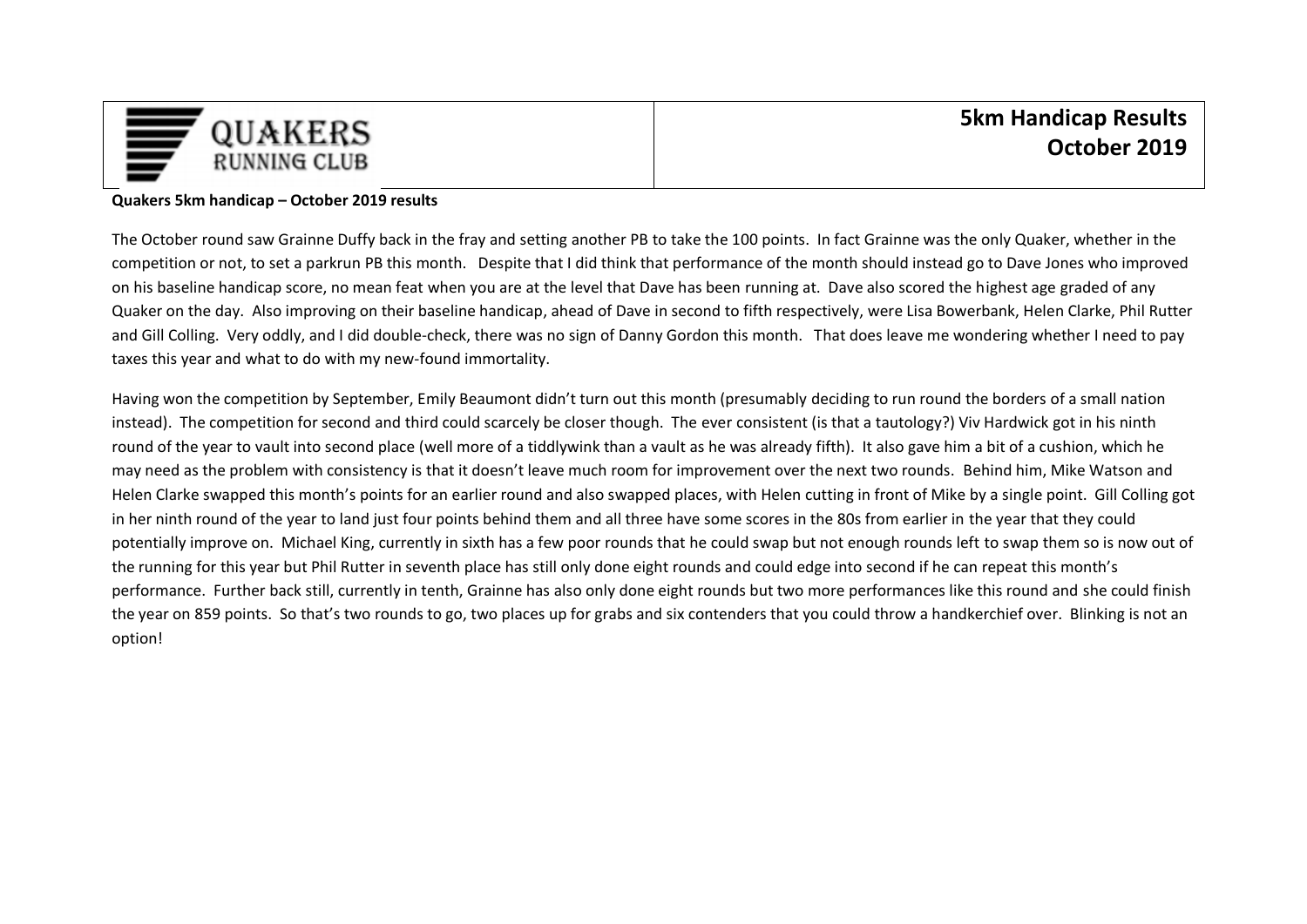|                | Name                     | <b>Baseline</b> | Oct   | Ratio  | <b>Points</b> |
|----------------|--------------------------|-----------------|-------|--------|---------------|
| $\mathbf{1}$   | <b>Grainne Duffy</b>     | 58.28           | 65.67 | 1.1268 | 100           |
| $\overline{2}$ | Lisa Bowerbank           | 52.79           | 55.64 | 1.0540 | 99            |
| 3              | Helen Clarke             | 56.96           | 59.11 | 1.0377 | 98            |
| 4              | Phil Rutter              | 66.89           | 68.31 | 1.0212 | 97            |
| 5              | Gill Colling             | 66.34           | 66.77 | 1.0065 | 96            |
| 6              | Dave Jones               | 77.81           | 77.86 | 1.0006 | 95            |
| $\overline{7}$ | <b>Viv Hardwick</b>      | 69.28           | 68.83 | 0.9935 | 94            |
| 8              | Mike Watson              | 62.53           | 61.86 | 0.9893 | 93            |
| 9              | <b>Stuart Hardcastle</b> | 75.92           | 74.40 | 0.9800 | 92            |
| 10             | Peter Rowley             | 71.94           | 68.10 | 0.9466 | 91            |
| 11             | Lin Gossage              | 60.78           | 57.52 | 0.9464 | 90            |
| 12             | Chris Land               | 54.60           | 51.18 | 0.9374 | 89            |
| 13             | Michael King             | 55.00           | 50.86 | 0.9247 | 88            |
| 14             | Adrian Colbourne         | 72.62           | 66.81 | 0.9200 | 87            |
| 15             | Michelle Scruby          | 55.71           | 50.95 | 0.9146 | 86            |
| 16             | Rob Gillham              | 71.17           | 62.34 | 0.8759 | 85            |
| 17             | Richie Payne             | 65.62           | 57.43 | 0.8752 | 84            |
| 18             | <b>Adrian Cottam</b>     | 67.50           | 58.78 | 0.8708 | 83            |
| 19             | <b>Fred Tennant</b>      | 71.03           | 60.81 | 0.8561 | 82            |
| 20             | lan Hart                 | 72.92           | 62.35 | 0.8550 | 81            |
| 21             | Kelly Smith              | 59.90           | 49.92 | 0.8334 | 80            |
| 22             | Paul Ryan                | 53.29           | 43.17 | 0.8101 | 79            |
| 23             | Gary Read                | 71.01           | 56.12 | 0.7903 | 78            |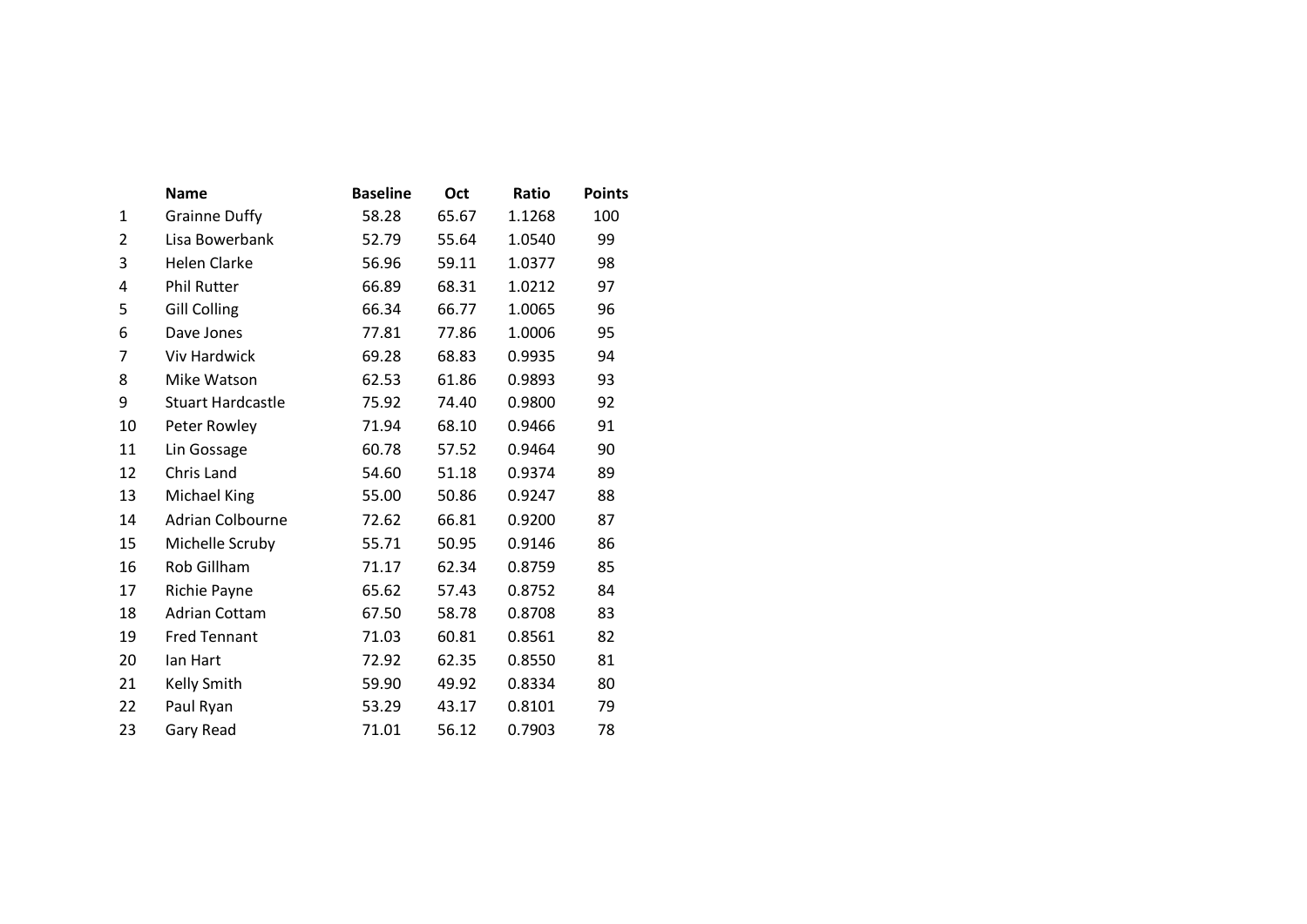|                | <b>Name</b>              | Jan       | Feb              | <b>March</b> | <b>April</b>     | May          | June | July      | Aug         | Sept | Oct         | <b>Total</b> |
|----------------|--------------------------|-----------|------------------|--------------|------------------|--------------|------|-----------|-------------|------|-------------|--------------|
| $\mathbf{1}$   | <b>Emily Beaumont</b>    | 98        | 99               | 99           | 99               | 94           | 98   | 99        | 99          | 98   | $\mathbf 0$ | 883          |
| $\overline{2}$ | Viv Hardwick             | 96        | 0                | 96           | 96               | 96           | 91   | 98        | 93          | 91   | 94          | 851          |
| 3              | <b>Helen Clarke</b>      | <b>NA</b> | 98               | 98           | 92               | 87           | 87   | 91        | 92          | 99   | 98          | 842          |
| 4              | Mike Watson              | 92        | 88               | 93           | 95               | 98           | 92   | <b>NA</b> | 95          | 95   | 93          | 841          |
| 5              | <b>Gill Colling</b>      | 100       | 0                | 97           | 93               | 85           | 95   | 89        | 88          | 94   | 96          | 837          |
| 6              | Michael King             | 95        | 95               | 91           | <b>NA</b>        | 75           | 88   | 93        | 84          | 80   | 88          | 789          |
| 7              | Phil Rutter              | 91        | $\pmb{0}$        | $\mathbf 0$  | 94               | 93           | 92   | 97        | 98          | 96   | 97          | 758          |
| 8              | Chris Land               | 87        | 86               | 89           | 67               | $\mathbf{0}$ | 77   | 90        | 86          | 78   | 89          | 749          |
| 9              | Danny Gordon             | 79        | 90               | 86           | 77               | 79           | 80   | 81        | 83          | 86   | 0           | 741          |
| 10             | <b>Grainne Duffy</b>     | 82        | 93               | 92           | 78               | 95           | 97   | 0         | 100         | 0    | 100         | 737          |
| 11             | Dave Jones               | 83        | 74               | 90           | 0                | 58           | 85   | 68        | 94          | 84   | 95          | 731          |
| 12             | lan Hart                 | 88        | $\boldsymbol{0}$ | 70           | 86               | 86           | 90   | 82        | 90          | 0    | 81          | 673          |
| 13             | David Ledgerwood         | 77        | 75               | 68           | 68               | 73           | 72   | 73        | 73          | 82   | 0           | 661          |
| 14             | Lisa Alderson            | 0         | 84               | 79           | 100              | 99           | 86   | 84        | 0           | 76   | 0           | 608          |
| 15             | <b>Neil Gooding</b>      | $\Omega$  | 0                | 83           | 76               | 81           | 88   | 87        | 91          | 93   | 0           | 599          |
| 16             | Dave Whittle             | 78        | 89               | $\mathbf 0$  | $\boldsymbol{0}$ | 84           | 73   | 88        | 89          | 90   | 0           | 591          |
| 17             | Elizabeth Kennedy        | 67        | 0                | 72           | 0                | 64           | 82   | 85        | 81          | 87   | 0           | 538          |
| 18             | Rob Dent                 | 89        | 91               | 0            | 90               | 82           | 89   | 0         | 0           | 88   | 0           | 529          |
| 19             | Rob Gillham              | 56        | 73               | 78           | 84               | 71           | 0    | 72        | 0           | 0    | 85          | 519          |
| 20             | Dave Thompson            | 84        | 97               | 94           | 0                | 72           | 79   | 92        | $\mathbf 0$ | 0    | 0           | 518          |
| 21             | Julie Bell               | 86        | 0                | 0            | 89               | 89           | 75   | 0         | 82          | 92   | 0           | 513          |
| 22             | April Corbett            | 68        | 0                | 0            | 91               | 88           | 96   | 79        | 85          | 0    | 0           | 507          |
| 23             | Peter Rowley             | 69        | $\boldsymbol{0}$ | 77           | 80               | 74           | 0    | 0         | 77          | 0    | 91          | 468          |
| 24             | Richie Payne             | 61        | 71               | 80           | 0                | 0            | 81   | 0         | 80          | 0    | 84          | 457          |
| 25             | Hannah Alderson          | 94        | $\boldsymbol{0}$ | 0            | 98               | 0            | 83   | 96        | 0           | 85   | 0           | 456          |
| 26             | <b>Stuart Hardcastle</b> | 81        | 96               | 0            | 88               | 92           | 0    | 0         | 0           | 0    | 92          | 449          |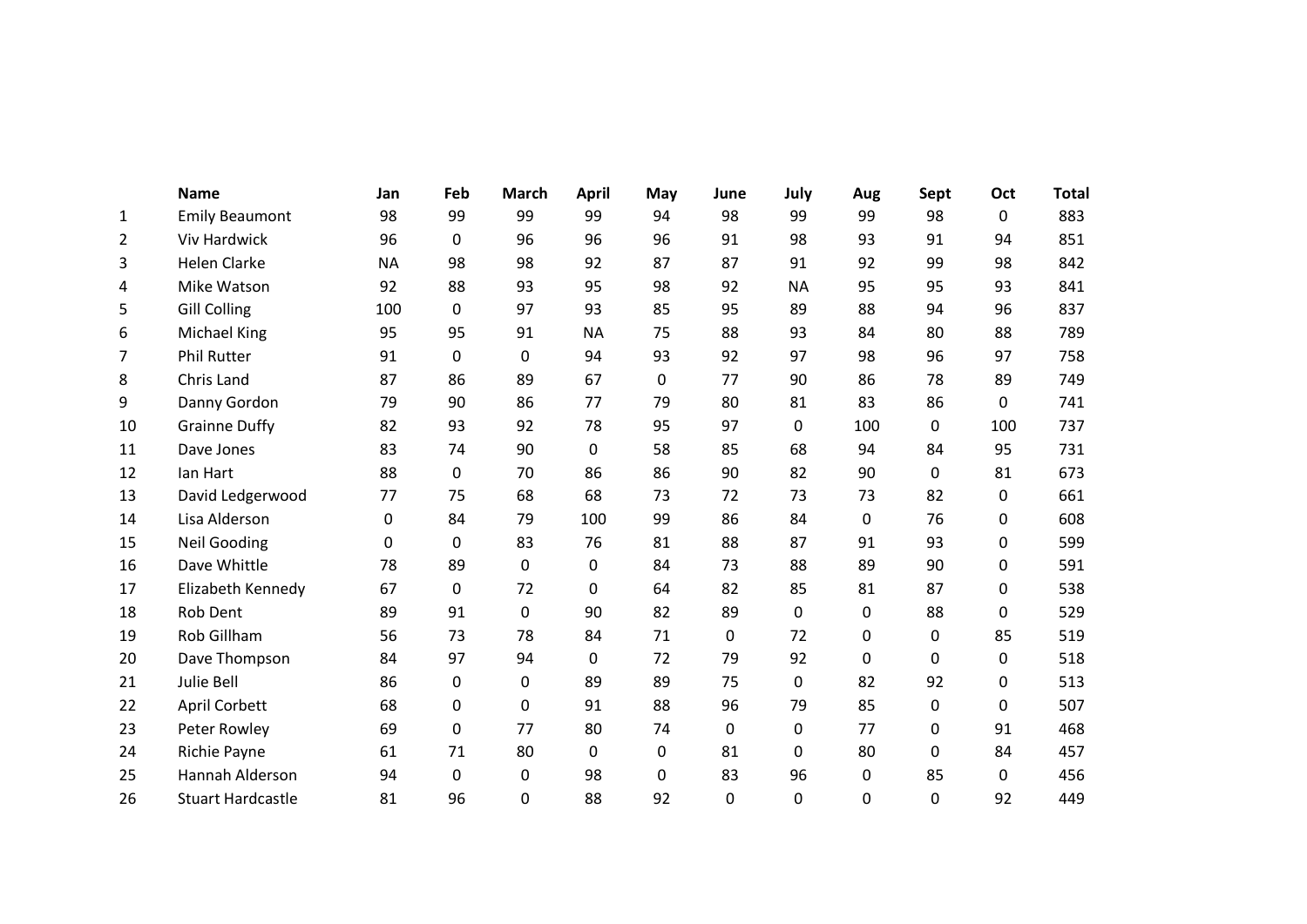| 27 | <b>Alison Hardwick</b>     | 58       | 0   | 0           | 75          | 69          | 0           | 76          | 76       | 81  | 0           | 435 |
|----|----------------------------|----------|-----|-------------|-------------|-------------|-------------|-------------|----------|-----|-------------|-----|
| 28 | lan Bond                   | 0        | 77  | 0           | 87          | 90          | 0           | 83          | 96       | 0   | $\Omega$    | 433 |
| 29 | Lin Gossage                | 0        | 72  | 0           | 73          | 78          | 0           | 95          | 0        | 0   | 90          | 408 |
| 30 | Paul Ryan                  | 59       | 66  | 0           | 63          | 63          | 0           | 71          | 0        | 0   | 79          | 401 |
| 31 | Lisa Bowerbank             | 0        | 0   | 0           | 0           | 100         | 100         | 100         | 0        | 0   | 99          | 399 |
| 32 | <b>Michael Kipling</b>     | 0        | 100 | $\Omega$    | 97          | $\Omega$    | 93          | 94          | $\Omega$ | 0   | $\Omega$    | 384 |
| 33 | lan Scott                  | 0        | 0   | $\mathbf 0$ | 71          | 67          | 76          | 80          | 79       | 0   | 0           | 373 |
| 34 | Lee Morris                 | $\Omega$ | 0   | 69          | 64          | 61          | 0           | 0           | 72       | 75  | 0           | 341 |
| 35 | Darren Alderson            | 73       | 79  | 82          | 85          | 0           | 0           | 0           | 0        | 0   | 0           | 319 |
| 36 | <b>Marc Ellis</b>          | 0        | 0   | 75          | 0           | 77          | 84          | 75          | 0        | 0   | $\Omega$    | 311 |
| 37 | <b>Fred Tennant</b>        | 70       | 0   | $\mathbf 0$ | 82          | 60          | $\mathbf 0$ | $\mathbf 0$ | 0        | 0   | 82          | 294 |
| 38 | Jeff Marriot               | 0        | 68  | 71          | 0           | 0           | $\mathbf 0$ | 74          | 78       | 0   | $\mathbf 0$ | 291 |
| 39 | <b>Adrian Cottam</b>       | 99       | 0   | 0           | 0           | 91          | 0           | $\pmb{0}$   | 0        | 0   | 83          | 273 |
| 40 | Gary Read                  | 51       | 0   | $\mathbf 0$ | 62          | $\mathbf 0$ | 0           | $\pmb{0}$   | 74       | 0   | 78          | 265 |
| 41 | <b>Brian Dixon</b>         | $\Omega$ | 92  | 95          | 0           | 76          | $\Omega$    | $\mathbf 0$ | 0        | 0   | $\Omega$    | 263 |
| 42 | Sally Singleton            | 0        | 83  | 87          | 83          | 0           | $\mathbf 0$ | $\mathbf 0$ | 0        | 0   | $\mathbf 0$ | 253 |
| 43 | Michelle Scruby            | 0        | 0   | 0           | 0           | 0           | 74          | 78          | 0        | 0   | 86          | 238 |
| 44 | Janette Croft              | 0        | 87  | 81          | 0           | 68          | $\mathbf 0$ | $\pmb{0}$   | 0        | 0   | 0           | 236 |
| 45 | Anthony Corbett            | 66       | 0   | $\mathbf 0$ | 79          | 0           | 0           | 86          | 0        | 0   | 0           | 231 |
| 46 | Nicola Darling             | 75       | 0   | 84          | 72          | 0           | 0           | $\mathbf 0$ | 0        | 0   | 0           | 231 |
| 47 | Claire Chapman             | 80       | 0   | $\mathbf 0$ | 0           | 59          | 0           | $\mathbf 0$ | 0        | 89  | 0           | 228 |
| 48 | <b>Ed Griffiths</b>        | 65       | 0   | 75          | 0           | 0           | 0           | 0           | 0        | 83  | $\mathbf 0$ | 223 |
|    | Gemma Marshall-            |          |     |             |             |             |             |             |          |     |             |     |
| 49 | Moore                      | $\Omega$ | 0   | 66          | 0           | 0           | $\mathbf 0$ | 67          | 0        | 74  | $\mathbf 0$ | 207 |
| 50 | <b>Olly Marshall-Moore</b> | 0        | 0   | 64          | $\Omega$    | 0           | $\Omega$    | 66          | $\Omega$ | 73  | 0           | 203 |
| 51 | Rachel Maddison            | 57       | 0   | 0           | 69          | 0           | $\Omega$    | 0           | 75       | 0   | 0           | 201 |
| 52 | Rebecca Howard             | 0        | 94  | 100         | 0           | 0           | 0           | 0           | 0        | 0   | 0           | 194 |
| 53 | Andrew Vernon              | 97       | 0   | 88          | 0           | 0           | $\Omega$    | 0           | 0        | 0   | $\Omega$    | 185 |
| 54 | Tom Chapman                | 85       | 0   | 0           | 0           | 0           | 0           | 0           | 0        | 100 | 0           | 185 |
| 55 | <b>Julie Russell</b>       | 0        | 81  | 0           | 0           | 97          | 0           | 0           | 0        | 0   | 0           | 178 |
| 56 | <b>Malcolm Hewitson</b>    | 90       | 76  | 0           | $\mathbf 0$ | 0           | $\Omega$    | 0           | 0        | 0   | 0           | 166 |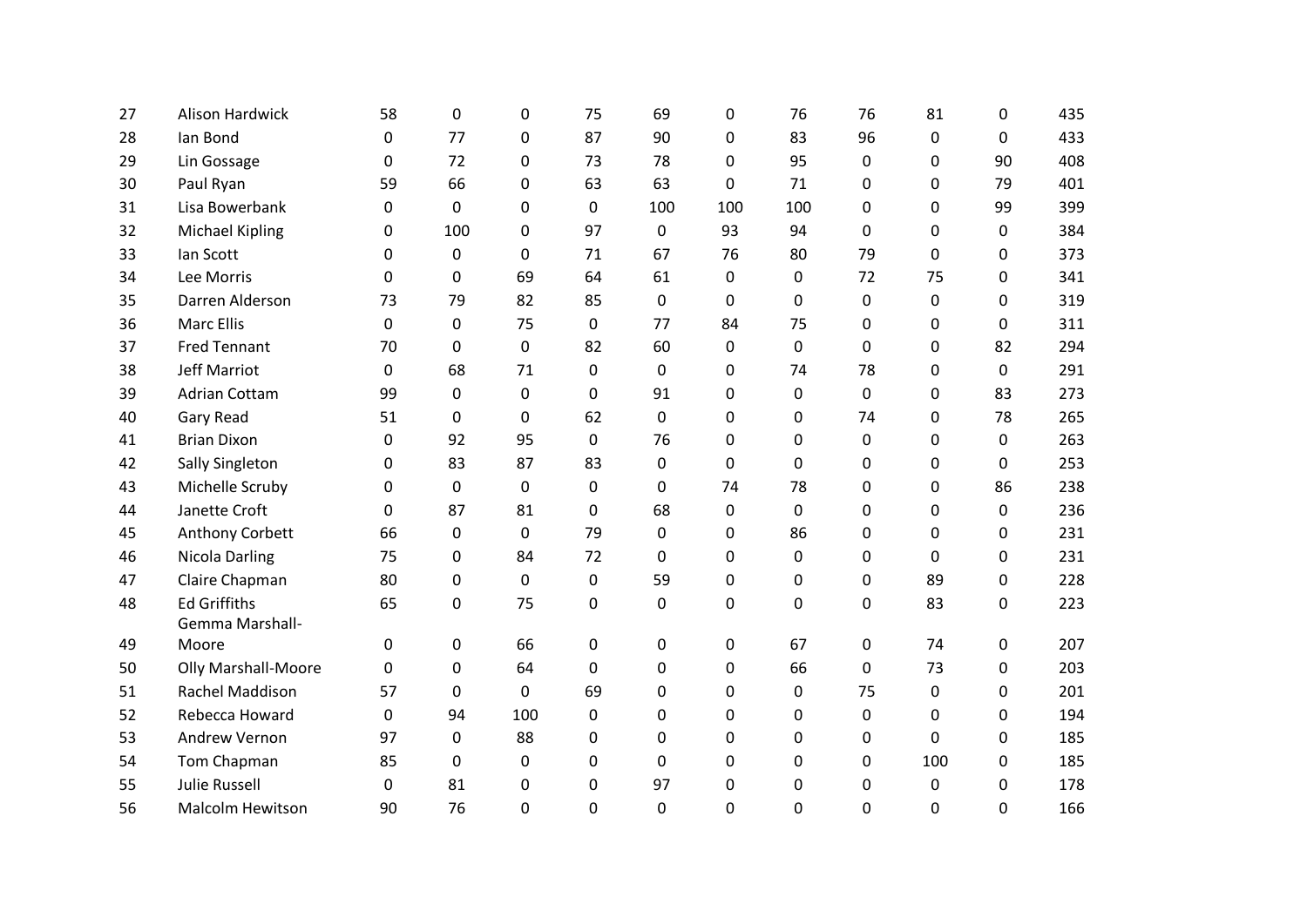| 57 | <b>Wendy Thompson</b>   | $\Omega$    | 85 | $\Omega$ | 0  | $\mathbf 0$ | 0  | 77 | 0           | 0           | $\Omega$ | 162 |
|----|-------------------------|-------------|----|----------|----|-------------|----|----|-------------|-------------|----------|-----|
| 58 | Sally watson            | $\mathbf 0$ | 0  | 76       | 0  | 83          | 0  | 0  | $\Omega$    | $\Omega$    | 0        | 159 |
| 59 | Ty Hankinson            | 76          | 80 | $\Omega$ | 0  | $\mathbf 0$ | 0  | 0  | $\mathbf 0$ | $\Omega$    | $\Omega$ | 156 |
| 60 | <b>Andrew Dixon</b>     | $\mathbf 0$ | 0  | 0        | 0  | 57          | 0  | 0  | 97          | $\Omega$    | 0        | 154 |
| 61 | <b>Phil Clarke</b>      | 71          | 0  | $\Omega$ | 81 | $\Omega$    | 0  | 0  | 0           | $\Omega$    | 0        | 152 |
| 62 | John McGrath            | $\mathbf 0$ | 0  | $\Omega$ | 0  | $\Omega$    | 0  | 70 | 0           | 77          | 0        | 147 |
| 63 | Ashleigh Atkinson       | $\Omega$    | 0  | 0        | 66 | $\Omega$    | 78 | 0  | $\Omega$    | 0           | $\Omega$ | 144 |
| 64 | <b>Kelly Smith</b>      | 64          | 0  | 0        | 0  | $\Omega$    | 0  | 0  | 0           | 0           | 80       | 144 |
| 65 | Dave Todd               | 72          | 0  | $\Omega$ | 70 | $\Omega$    | 0  | 0  | $\Omega$    | $\Omega$    | 0        | 142 |
| 66 | Iain Clyde              | $\mathbf 0$ | 69 | 73       | 0  | $\Omega$    | 0  | 0  | 0           | 0           | 0        | 142 |
| 67 | Dawn Johnston           | 62          | 78 | 0        | 0  | 0           | 0  | 0  | $\Omega$    | 0           | 0        | 140 |
| 68 | Michael Joyeux          | 74          | 65 | 0        | 0  | $\Omega$    | 0  | 0  | 0           | 0           | 0        | 139 |
| 69 | Michelle Dale           | 0           | 67 | 0        | 0  | 66          | 0  | 0  | 0           | 0           | 0        | 133 |
| 70 | Phill Johnston OBI-WAN  | 53          | 70 | 0        | 0  | $\Omega$    | 0  | 0  | $\Omega$    | 0           | 0        | 123 |
| 71 | Julie Whinn             | 0           | 0  | 0        | 0  | 0           | 99 | 0  | $\Omega$    | 0           | 0        | 99  |
| 72 | Clare McGrath           | 0           | 0  | 0        | 0  | $\Omega$    | 0  | 0  | 97          | $\mathbf 0$ | 0        | 97  |
| 73 | Mark Johnston           | $\Omega$    | 0  | $\Omega$ | 0  | $\Omega$    | 94 | 0  | $\Omega$    | $\Omega$    | $\Omega$ | 94  |
| 74 | Andy Whittam            | 93          | 0  | $\Omega$ | 0  | $\Omega$    | 0  | 0  | $\mathbf 0$ | $\Omega$    | $\Omega$ | 93  |
| 75 | Lisa Reeve              | $\Omega$    | 0  | $\Omega$ | 0  | $\Omega$    | 0  | 0  | 87          | $\Omega$    | $\Omega$ | 87  |
| 76 | <b>Adrian Colbourne</b> | 0           | 0  | 0        | 0  | $\Omega$    | 0  | 0  | $\mathbf 0$ | $\mathbf 0$ | 87       | 87  |
| 77 | Abbie Hull              | $\Omega$    | 0  | 85       | 0  | $\Omega$    | 0  | 0  | $\Omega$    | $\Omega$    | $\Omega$ | 85  |
| 78 | Diane Lockhart          | 0           | 82 | 0        | 0  | $\Omega$    | 0  | 0  | $\mathbf 0$ | 0           | 0        | 82  |
| 79 | <b>Gav Armstrong</b>    | 0           | 0  | 0        | 0  | $\Omega$    | 0  | 0  | 79          | 0           | 0        | 79  |
| 80 | Rebecca Bowes           | 0           | 0  | 0        | 0  | 70          | 0  | 0  | 0           | 0           | 0        | 70  |
| 81 | Emma Joyeux             | 0           | 0  | 0        | 0  | $\Omega$    | 0  | 69 | $\Omega$    | 0           | 0        | 69  |
| 82 | Paul Dalton             | $\Omega$    | 0  | 67       | 0  | $\Omega$    | 0  | 0  | 0           | 0           | 0        | 67  |
| 83 | Lisa Jenkins            | 0           | 0  | 0        | 0  | 65          | 0  | 0  | 0           | 0           | 0        | 65  |
| 84 | Sarah Watson            | 0           | 0  | 65       | 0  | 0           | 0  | 0  | 0           | 0           | 0        | 65  |
| 85 | Katrina Coburn          | 63          | 0  | 0        | 0  | $\Omega$    | 0  | 0  | 0           | 0           | 0        | 63  |
| 86 | Matt Jackson            | 55          | 0  | 0        | 0  | $\Omega$    | 0  | 0  | $\Omega$    | $\mathbf 0$ | 0        | 55  |